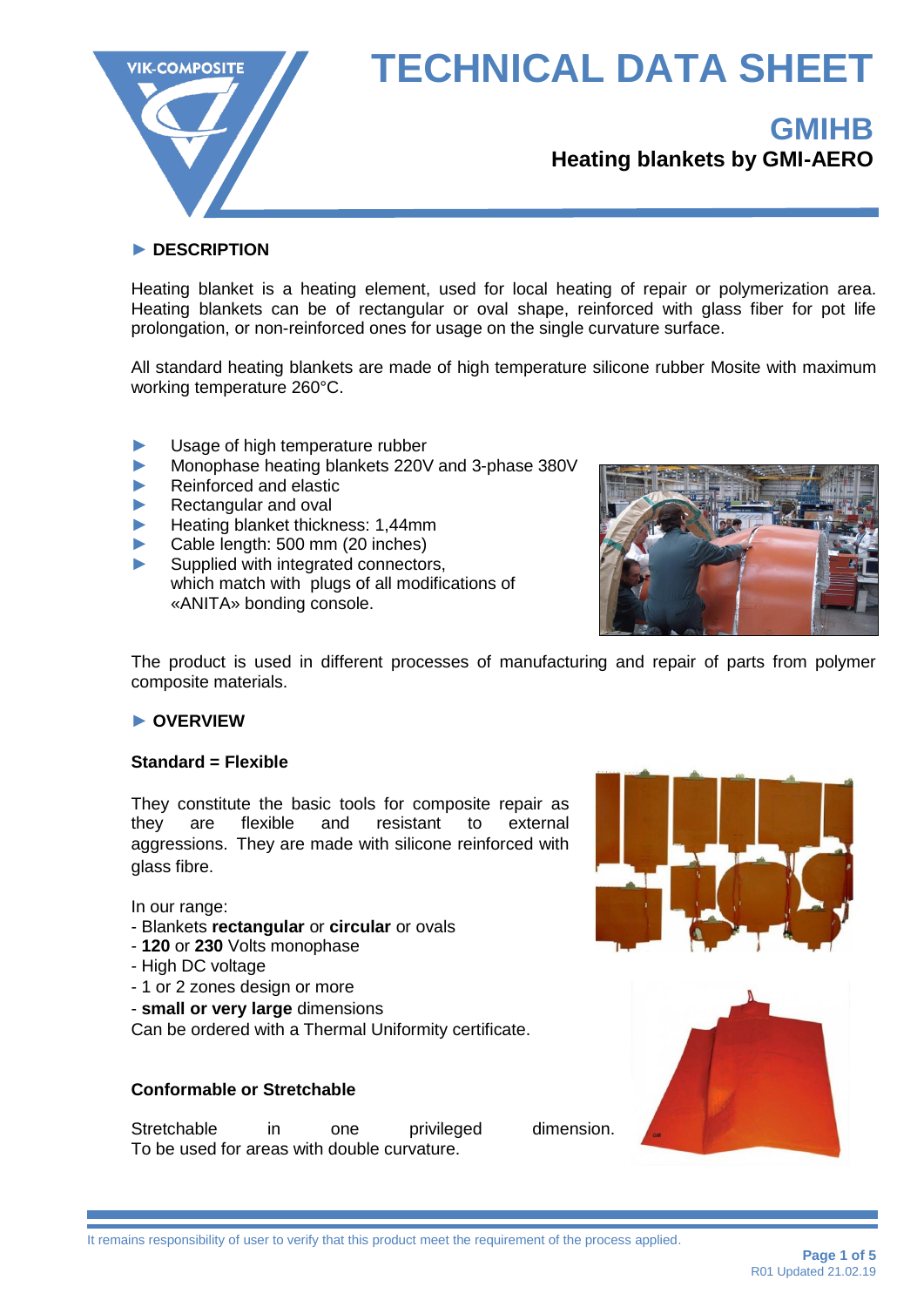

### **GMIHB**

**Heating blankets by GMI-AERO**

#### **Blankets for flight line applications**

They are more rigid than the flexible ones used in workshop, however still applicable easily on curved surfaces.

#### **Radome Blankets Shaped.**

Several models available according to aircraft.



**Very large** blankets powered through boosters. Specific Applications for Reversers and Air inlets



**Autonomous blankets** that function with specific autonomous controllers for simple jobs: interiors, heating of moulds for lay up operations.

#### **► STANDARD RECTANGULAR HEATING BLANKETS**

Made with silicone reinforced with glass fibre 1 or 2 zones. All blankets are mounted with a circular connector compatible with bonder Anita Cables.

| Reference for order | Size in mm | <b>Note</b>       |
|---------------------|------------|-------------------|
| GMIHB015015-1Z-2    | 150 X 150  | 1 electrical zone |
| GMIHB020020-1Z-2    | 200 X 200  | 1 electrical zone |
| GMIHB020030-1Z-2    | 200 X 300  | 1 electrical zone |
| GMIHB020040-1Z-2    | 200 X 400  | 1 electrical zone |
| GMIHB025025-1Z-2    | 250 X 250  | 1 electrical zone |
| GMIHB025040-1Z-2    | 250 X 400  | 1 electrical zone |
| GMIHB025050-1Z-2    | 250 X 500  | 1 electrical zone |
| GMIHB030030-1Z-2    | 300 X 300  | 1 electrical zone |
| GMIHB030050-1Z-2    | 300 X 500  | 1 electrical zone |
| GMIHB030060-1Z-2    | 300 X 600  | 1 electrical zone |

It remains responsibility of user to verify that this product meet the requirement of the process applied.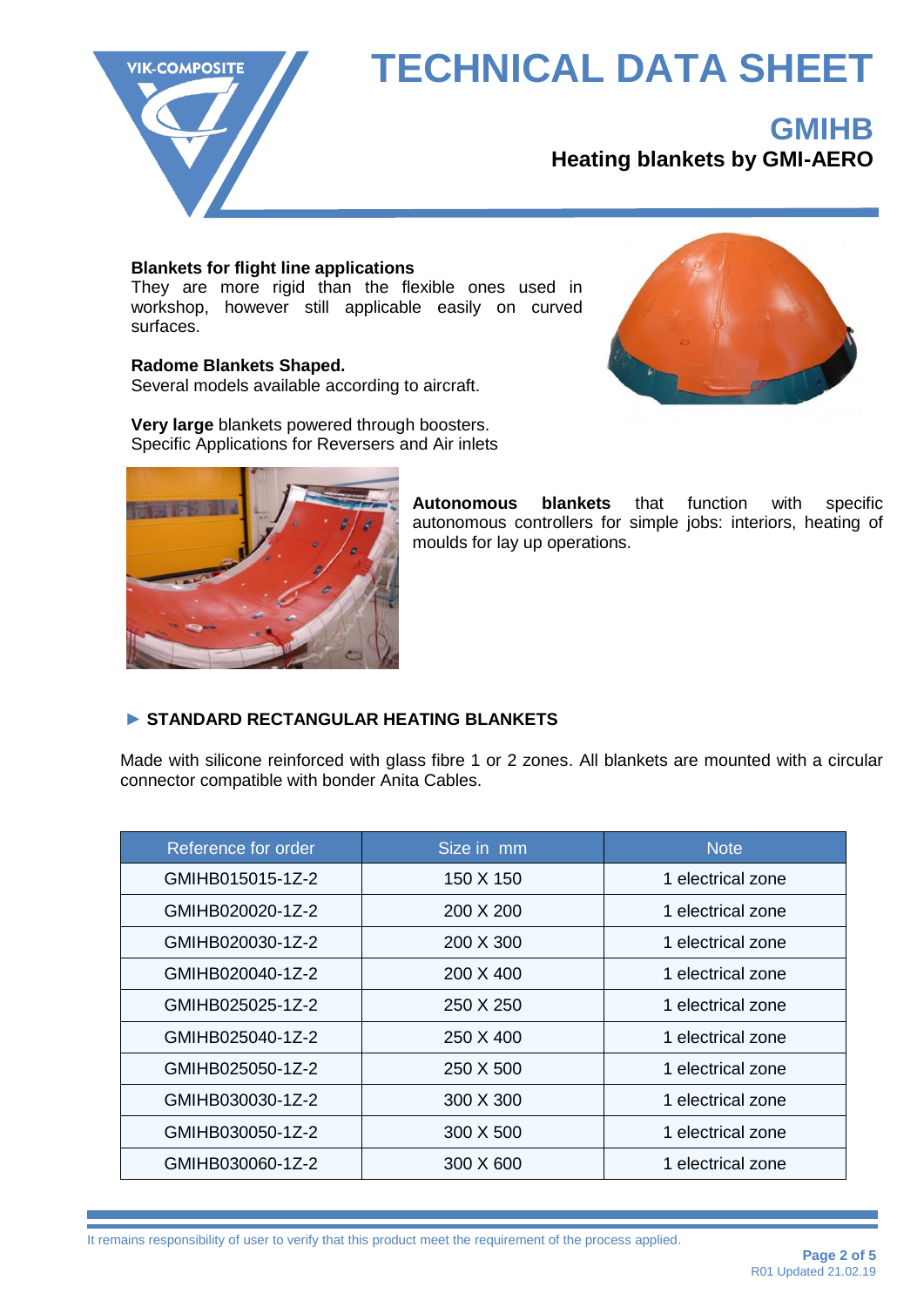

### **GMIHB Heating blankets by GMI-AERO**

| GMIHB030070-1Z-2 | 300 X 700 | 1 electrical zone |
|------------------|-----------|-------------------|
| GMIHB040040-1Z-2 | 400 X 400 | 1 electrical zone |
| GMIHB040060-1Z-2 | 400 X 600 | 1 electrical zone |
| GMIHB040080-2Z-2 | 400 X 800 | 2 electrical zone |
| GMIHB050050-1Z-2 | 500 X 500 | 1 electrical zone |
| GMIHB050075-1Z-2 | 500 X 750 | 1 electrical zone |
| GMIHB050090-2Z-2 | 500 X 900 | 2 electrical zone |
| GMIHB060060-1Z-2 | 600 X 600 | 1 electrical zone |
| GMIHB060080-2Z-2 | 600 X 800 | 2 electrical zone |
| GMIHB070070-1Z-2 | 700 X 700 | 1 electrical zone |
| GMIHB070090-2Z-2 | 700 X 900 | 2 electrical zone |

#### **► STANDARD BLANKETS CIRCULAR**

| Reference for order | Size in mm | <b>Note</b>       |
|---------------------|------------|-------------------|
| GMIHB020-1Z-2       | 200        | 1 electrical zone |
| GMIHB025-1Z-2       | 250        | 1 electrical zone |
| GMIHB030-1Z-2       | 300        | 1 electrical zone |
| GMIHB035-1Z-2       | 350        | 1 electrical zone |
| GMIHB040-1Z-2       | 400        | 1 electrical zone |
| GMIHB045-1Z-2       | 450        | 1 electrical zone |
| GMIHB050-1Z-2       | 500        | 1 electrical zone |
| GMIHB055-1Z-2       | 550        | 1 electrical zone |
| GMIHB060-1Z-2       | 600        | 1 electrical zone |
| GMIHB070-1Z-2       | 700        | 1 electrical zone |
| GMIHB080-1Z-2       | 800        | 1 electrical zone |
| GMIHB090-1Z-2       | 900        | 1 electrical zone |

It is possible to order oval blankets with other dimensions till **900 mm.**

#### **► BLANKETS STRETCHABLE OR CONFORMABLE**

Blankets with silicone non reinforced; stretchable and conformable.

It remains responsibility of user to verify that this product meet the requirement of the process applied.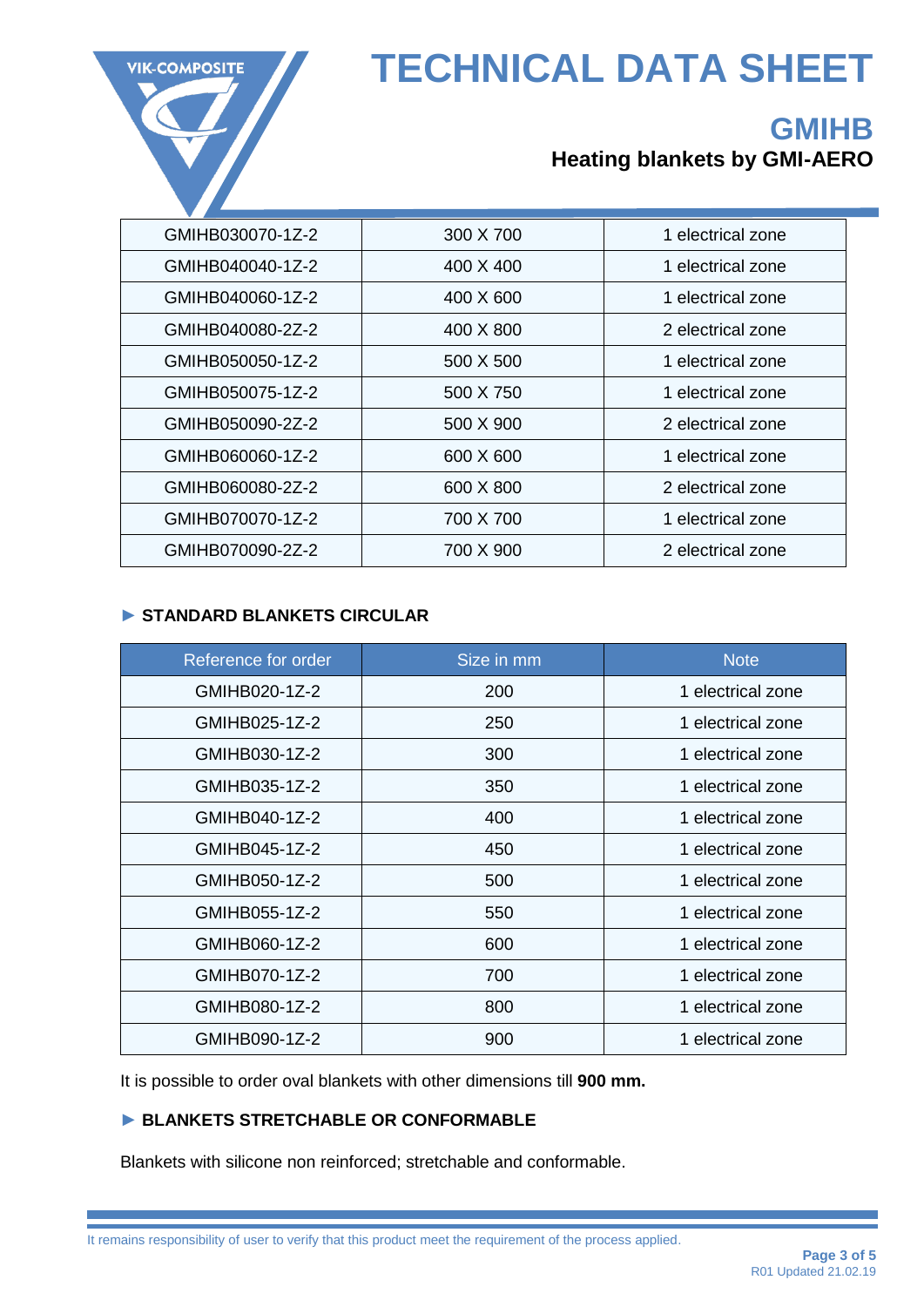

## **GMIHB**

### **Heating blankets by GMI-AERO**

| Reference for order | Size in mm       | <b>Note</b>       |
|---------------------|------------------|-------------------|
| GMIHBC015015-1Z-2   | 150 x 150        | 1 electrical zone |
| GMIHBC020020-1Z-2   | 200 x 200        | 1 electrical zone |
| GMIHBC025025-1Z-2   | 250 x 250        | 1 electrical zone |
| GMIHBC030030-1Z-2   | $300 \times 300$ | 1 electrical zone |
| GMIHBC035035-1Z-2   | 350 x 350        | 1 electrical zone |
| GMIHBC040040-1Z-2   | $400 \times 400$ | 1 electrical zone |
| GMIHBC020040-1Z-2   | $200 \times 400$ | 1 electrical zone |
| GMIHBC045045-1Z-2   | 450 x 450        | 1 electrical zone |
| GMIHBC050050-1Z-2   | 500 x 500        | 1 electrical zone |
| GMIHBC060060-1Z-2   | 600 x 600        | 1 electrical zone |

Maximum dimensions in stretchable blankets: 60 cm X 60 cm

#### **► BLANKETS FOR FLIGHT LINE OPERATIONS**

These blankets despite ground mesh embedded remain still flexible. They must be used with the specific console for explosive atmosphere Anita EZH14 or LPH01.

| Reference for order  | Size in mm       | <b>Note</b>       |
|----------------------|------------------|-------------------|
| GMIHBH015015-1Z-2-T* | 150 x 150        | 1 electrical zone |
| GMIHBH020020-1Z-2-T* | $200 \times 200$ | 1 electrical zone |
| GMIHBH025025-1Z-2-T* | $250 \times 250$ | 1 electrical zone |
| GMIHBH030030-1Z-2-T* | 300 x 300        | 1 electrical zone |
| GMIHBH040040-1Z-2-T* | 400 x 400        | 1 electrical zone |
| GMIHBH050050-1Z-2-T* | 500 x 500        | 1 electrical zone |
| GMIHBH015050-1Z-2-T* | 150 x 500        | 1 electrical zone |

T\* - optional thermostat mounted at 200°C.

#### **► BLANKETS FOR OLDER MODEL OTHE04**

These blankets despite ground mesh embedded remain still flexible.